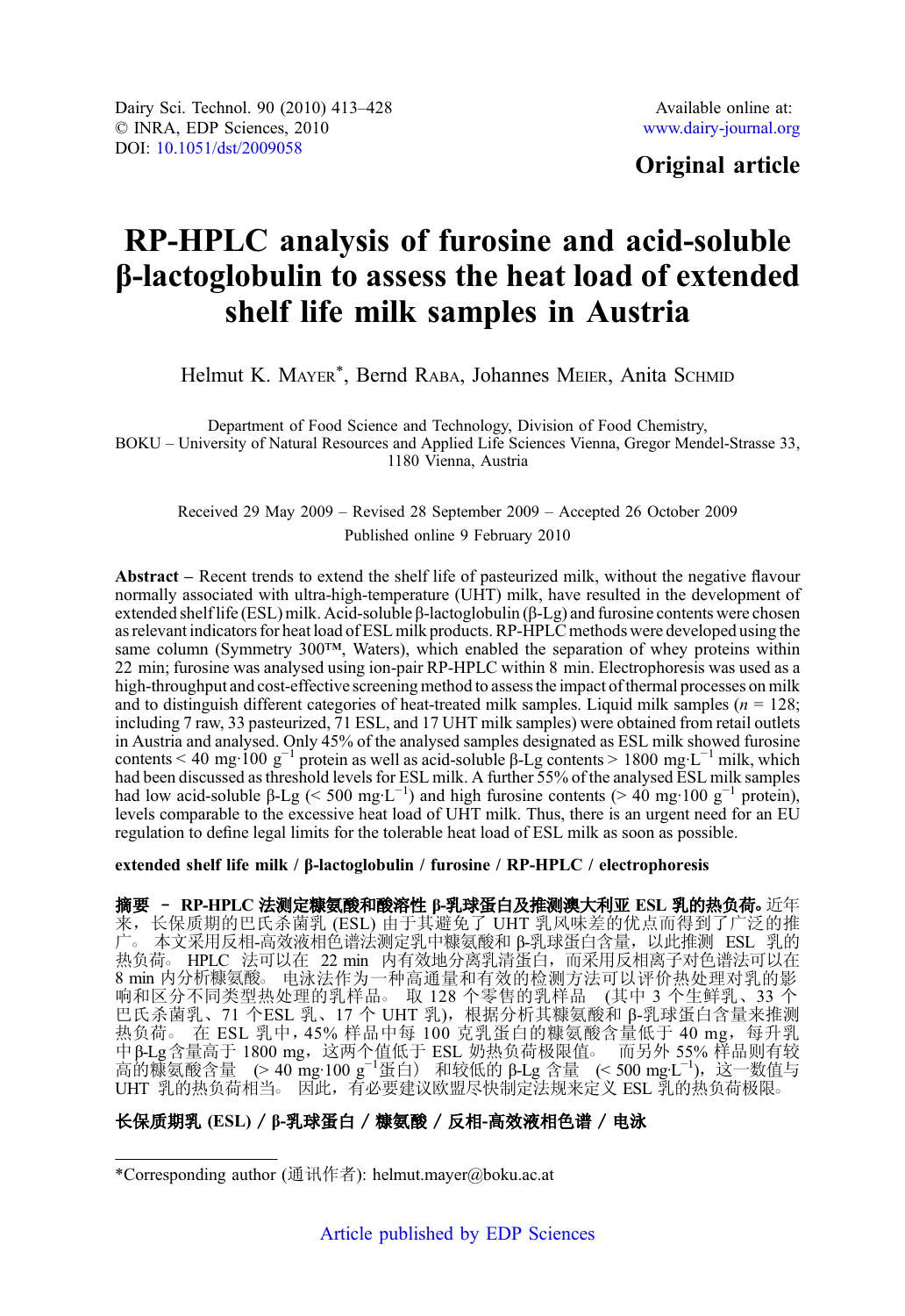actuelle visant à allonger la durée de conservation du lait pasteurisé, sans avoir les défauts de flaveur habituellement associés au lait UHT, a conduit au développement du lait de longue conservation ESL. Les concentrations en β-lactoglobuline soluble à pH acide (β-Lg) et en furosine ont été choisies comme indicateurs pertinents de la charge thermique des produits laitiers ESL. Des méthodes RP-HPLC ont été développées avec la même colonne (Symmetry 300™, Waters), qui a permis de séparer les protéines sériques en 22 min ; la furosine était analysée par RP-HPLC en paire d'ions en 8 min. L'électrophorèse a été utilisée comme méthode économique de criblage à haut débit pour évaluer l'impact des traitements thermiques sur le lait et pour distinguer différentes catégories d'échantillons de lait traité thermiquement. Les échantillons de lait liquide ( $n = 128$ ; comprenant 7 échantillons de lait cru, 33 pasteurisé, 71 ESL et 17 UHT) ont été prélevés dans des points de vente en Autriche et analysés pour leur teneur en β-lactoglobuline et furosine. Seulement 45 % des échantillons analysés désignés comme lait ESL présentaient des teneurs en furosine inférieures à 40 mg·100 g−<sup>1</sup> de protéine et des teneurs en β-lactoglobuline soluble à pH acide supérieures à 1800 mg·L<sup>-1</sup>, valeurs qui ont été discutées pour être retenues comme niveaux seuils pour le lait ESL. D'autre part, 55 % des échantillons de lait ESL analysés avaient des teneurs basses en β-lactoglobuline soluble à pH acide (< 500 mg·L<sup>-1</sup>) et élevées en furosine (> 40 mg·100 g<sup>-1</sup> de protéine), ces niveaux étant comparables à ceux obtenus pour du lait UHT à charge thermique excessive. En conséquence, il existe un besoin urgent de réglementation au niveau européen pour définir au plus vite les limites obligatoires en matière de charge thermique tolérable pour le lait de longue conservation ESL.

lait de longue conservation / β-lactoglobuline / furosine / RP-HPLC / électrophorèse

# 1. INTRODUCTION

The relatively short shelf life of pasteurized milk has resulted in the development of ultra-high-temperature (UHT) treated milk for ambient distribution, which has gained widespread acceptance in many countries. In other areas, however, consumers have not accepted UHT milk because of the perceived "cooked" taste of the product. Consequently, the need for extending the shelf life of pasteurized milk, without the negative flavour change normally associated with UHT, has resulted in the development of milk products with taste similar to pasteurized milk, but with some of the obvious benefits of longer keeping ability of the product. The currently used methods to produce extended shelf life (ESL) milk are microfiltration, direct heat treatment such as injection or infusion (e.g. 127 °C for 2–3 s), or in many cases also indirect heat treatment (e.g. 125 °C for 2 s)  $\left[15\right]$ , [18,](#page-15-0) [24](#page-15-0), [25](#page-15-0)]. However, heating causes a significant loss of organoleptic and nutritional quality (e.g. vitamin destruction, precipitation of calcium phosphate, denaturation of whey proteins, and Maillard reaction) [[2,](#page-14-0) [8](#page-14-0), [10](#page-14-0), [11](#page-15-0), [22](#page-15-0)]. Furthermore, an undesirable precipitation of denatured proteins and minerals can be formed on the walls of heat exchangers [[15,](#page-15-0) [18,](#page-15-0) [25](#page-15-0)].

To quantify the impact of thermal processes on milk, time temperature integrators (TTIs) can be used for heat-load evaluation. Several milk compounds have been suggested as potential TTIs for the assessment of heat treatment of milk (e.g. the enzymes alkaline phosphatase and lactoperoxidase; the whey protein β-lactoglobulin β-Lg; hydroxymethylfurfural, HMF; lactulose; and furosine)  $[3-6, 20, 22]$  $[3-6, 20, 22]$  $[3-6, 20, 22]$  $[3-6, 20, 22]$  $[3-6, 20, 22]$  $[3-6, 20, 22]$  $[3-6, 20, 22]$ . Type I reactions include the denaturation, degradation, and inactivation of heat-labile components (mainly whey proteins, enzymes, and vitamins) – these indicators are most suitable tools for the evaluation of low-heat treatments, whereas type II reactions include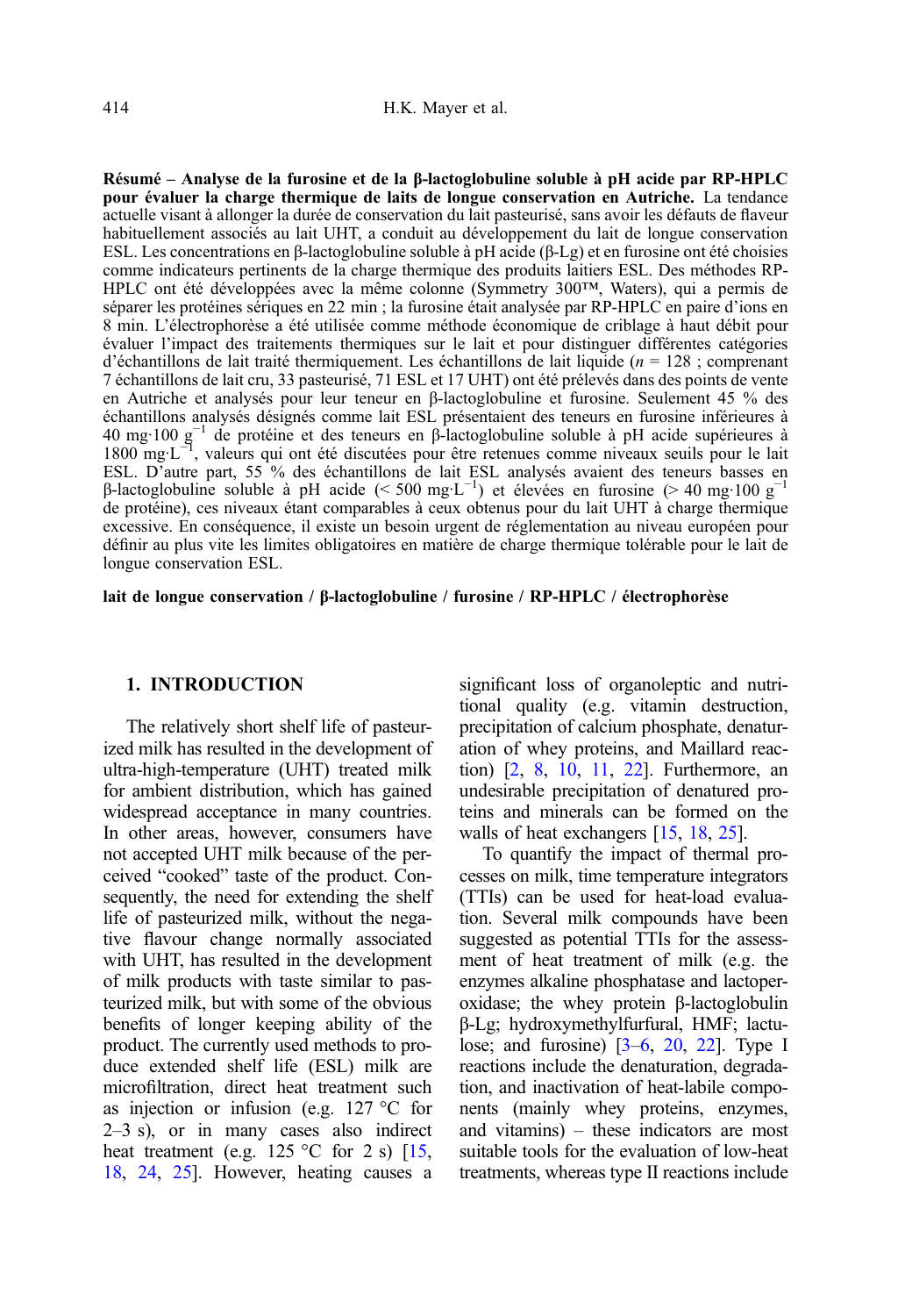the formation of substances that are (almost) not present in unprocessed milk (e.g. lactulose, HMF, and furosine) – these indicators are more effective for the assessment of processes involving high temperatures  $[3, 4, 22]$  $[3, 4, 22]$  $[3, 4, 22]$  $[3, 4, 22]$  $[3, 4, 22]$  $[3, 4, 22]$  $[3, 4, 22]$ .<br>The quantitative

The quantitative determination of acid-soluble β-Lg has been proposed to distinguish between different categories of heat-treated milk. A minimum content of 2600 mg·L<sup>-1</sup> for pasteurized milk, of 2000 mg·L−<sup>1</sup> for high-pasteurized milk, and of 50 mg⋅ $L^{-1}$  for UHT milk is within the limits proposed by the International Dairy Federation. In addition, furosine has also been proposed as a useful index for heat-induced changes in milk products. A furosine content of 8 mg·100  $g^{-1}$  protein has been suggested as upper limit for pasteurization, of 20 mg·100 g<sup>-1</sup> protein for high pasteurization, and of 250 mg·100  $g^{-1}$ protein for UHT processing [[3,](#page-14-0) [4,](#page-14-0) [6\]](#page-14-0). At present, for lack of obligatory limits regarding the heat load of ESL milk in Europe, some rather general recommendations are circulating  $(β$ -Lg > 1800 mg·L<sup>-1</sup>; furosine <  $12 \text{ mg} \cdot 100 \text{ g}^{-1}$  protein; and lactu- $\log \frac{1}{2}$  ([9,](#page-14-0) [15](#page-15-0)], which are taken seriously by individual dairy companies, but are neglected or completely ignored by all the others without any consequences by the control authorities. Moreover, as this "new" category of liquid milk has to be cooled also at  $\leq 6$  °C, pasteurized milk is currently being displaced in all supermarkets by ESL milk products. However, because of the partly changed nutritional and sensory quality of these products, this recent development towards an increasing consumption of milk "ESL" may have minor consequences for human nutrition in future.

The objective of this study was to improve RP-HPLC methods for the analysis of furosine and acid-soluble β-Lg in milk using the same column and to determine the heat load of different categories of heat-treated liquid milk samples taken from retail outlets in Austria. Moreover, electrophoresis of acid-soluble whey proteins was used to assess the impact of thermal processes on market milk.

# 2. MATERIALS AND METHODS

#### 2.1. Milk samples

Commercial liquid milk samples  $(n = 128)$  from different categories of heat treatment produced by different dairy companies were taken from retail outlets in Austria (see [Tab. I](#page-3-0)). Samples of raw milk  $(n = 7)$ , pasteurized milk ( $n = 33$ ), ESL milk labelled with "länger frisch" (i.e. longer fresh)  $(n = 71)$ , and UHT milk  $(n = 17)$  were aliquoted and kept frozen until consecutive chromatographic and electrophoretic analyses.

# 2.2. RP-HPLC analysis of acid-soluble β-lactoglobulin

Quantitative determination of acid-soluble β-lactoglobulin in liquid milk samples was performed using RP-HPLC following the IDF standard  $[14]$  $[14]$  $[14]$  with some modifications. Briefly, caseins and denatured whey proteins were precipitated at pH 4.6 by the dropwise addition of 2 mol·L−<sup>1</sup> HCl. Acid whey containing the acid-soluble whey proteins soluble at pH 4.6 was separated by centrifugation and diluted (1:10 or 1:5 in the case of UHT milk) with sodium phosphate buffer solution  $(100 \text{ mmol·L}^{-1}, \text{ pH } 6.7)$ . Samples were filtered through 0.20 μm Minisart RC 4 filters (Sartorius, Goettingen, Germany).

RP-HPLC was performed on a Waters chromatography system using a model 600E multisolvent delivery system, a Rheodyne 7725i injector, guard column (Sentry Guard, Symmetry<sup>TM</sup> C<sub>18</sub>, 3.5  $\mu$ m,  $2.1 \times 10$  mm), and a Symmetry<sup>TM</sup> 300  $C_{18}$  column (3.5 μm, 2.1 × 150 mm) (Waters Corporation, Milford, MA, USA).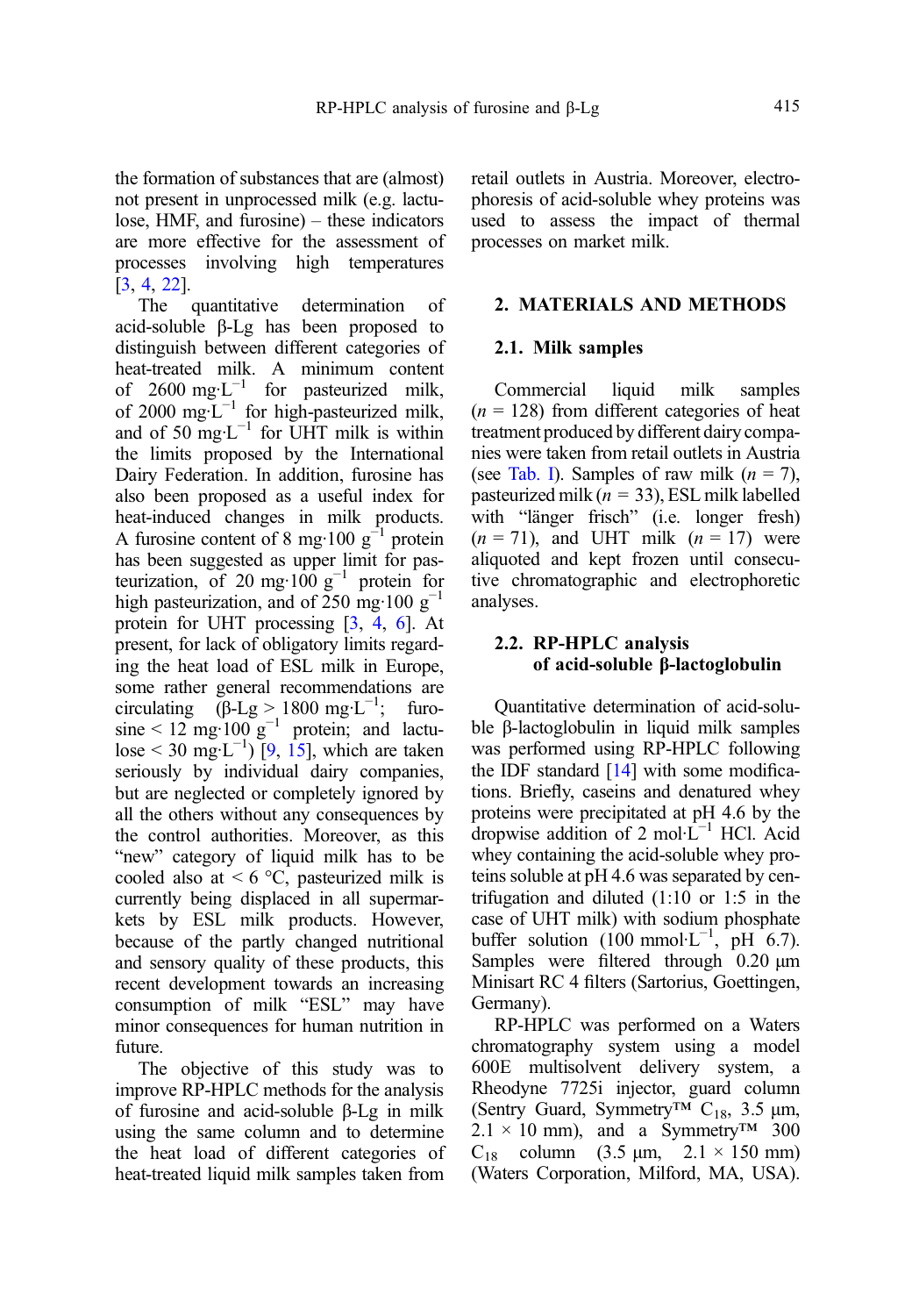| Code | Expiry date | $\mathrm{Brand}^1$ | $\text{Fact}^2$            | Protein                               | Furosine                  | $\beta$ -Lg         |
|------|-------------|--------------------|----------------------------|---------------------------------------|---------------------------|---------------------|
|      |             |                    | $(\%)$                     | $(\%)$                                | (mg·100 $g^{-1}$ protein) | $(mg \cdot L^{-1})$ |
|      |             |                    | Raw milk samples $(n = 7)$ |                                       |                           |                     |
| 123  | 11.01.2009  | A                  | Nat. $3$                   | 3.41                                  | 5.9                       | 5215                |
| 125  | 11.01.2009  | B                  | $\mathrm{Nat.}^3$          | 4.43                                  | 8.7                       | 5210                |
| 47   | 04.04.2008  | C                  | Nat. <sup>3</sup>          | 3.61                                  | $10.0\,$                  | 3752                |
| 101  | 11.05.2008  | D                  | 3.6                        | 2.93                                  | 7.6                       | 3706                |
| 59   | 13.04.2008  | D                  | 3.6                        | 3.13                                  | 7.0                       | 3620                |
| 100  | 02.05.2008  | $\mathbf C$        | Nat. $3$                   | 3.21                                  | 8.4                       | 3367                |
| 62   | 11.04.2008  | $\mathbf C$        | $\mathrm{Nat.}^3$          | 3.24                                  | 8.5                       | 3261                |
|      |             |                    |                            | Pasteurized milk samples ( $n = 33$ ) |                           |                     |
| 9    | 11.12.2007  | E                  | 3.5                        | 3.71                                  | 10.2                      | 3799                |
| 80   | 22.04.2008  | F                  | 1.8                        | 3.29                                  | 10.3                      | 3635                |
| 56   | 11.12.2007  | F                  | 3.5                        | 3.57                                  | 10.0                      | 3606                |
| 45   | 09.04.2008  | E                  | 3.5                        | 3.18                                  | 9.6                       | 3443                |
| 129  | 19.12.2008  | G                  | 3.6                        | 3.18                                  | 9.7                       | 3429                |
| 85   | 28.04.2008  | H                  | 3.6                        | 3.30                                  | 8.6                       | 3418                |
| 131  | 19.01.2009  | G                  | 3.6                        | 3.21                                  | 9.5                       | 3417                |
| 106  | 13.05.2008  | I                  | 1.5                        | 3.09                                  | 9.5                       | 3358                |
| 84.3 | 29.04.2008  | J                  | 3.5                        | 3.28                                  | 10.0                      | 3357                |
| 84.1 | 27.04.2008  | F                  | 3.5                        | 3.34                                  | 8.4                       | 3355                |
| 107  | 13.05.2008  | I                  | 3.8                        | 3.03                                  | 10.3                      | 3332                |
| 105  | 12.05.2008  | I                  | 1.5                        | 3.14                                  | 9.2                       | 3329                |
| 99   | 09.05.2008  | F                  | 3.5                        | 3.28                                  | 9.7                       | 3325                |
| 93   | 06.05.2008  | K                  | 3.5                        | 3.33                                  | 13.3                      | 3305                |
| 58   | 12.04.2008  | L                  | 3.5                        | 3.20                                  | 11.3                      | 3301                |
| 108  | 16.05.2008  | M                  | 3.5                        | 3.31                                  | 9.2                       | 3280                |
| 69   | 17.04.2008  | N                  | 3.5                        | 3.17                                  | 9.6                       | 3108                |
| 120  | 06.06.2008  | N                  | 3.5                        | 3.25                                  | 8.3                       | 3082                |
| 113  | 12.05.2008  | N                  | 3.5                        | 3.25                                  | 8.7                       | 3061                |
| 114  | 22.05.2008  | N                  | 3.5                        | 3.24                                  | 10.4                      | 3052                |
| 35   | 31.03.2008  | $\mathbf{o}$       | 3.5                        | 3.22                                  | 9.7                       | 3049                |
| 130  | 11.01.2009  | G                  | 3.6                        | 3.18                                  | 9.9                       | 3045                |
| 118  | 31.05.2008  | F                  | 3.5                        | 3.21                                  | 8.1                       | 3041                |
| 55   | 10.12.2007  | G                  | 3.8                        | 3.16                                  | 12.3                      | 3025                |
| 104  | 09.05.2008  | $\mathbf{o}$       | 3.5                        | 3.04                                  | 8.8                       | 2989                |
| 54   | 10.12.2007  | G                  | 1.6                        | 3.40                                  | 9.8                       | 2951                |
| 111  | 16.05.2008  | G                  | 1.6                        | 3.32                                  | 10.8                      | 2937                |
| 78   | 21.04.2008  | P                  | 3.5                        | 3.39                                  | 11.0                      | 2858                |
| 14   | 29.02.2008  | G                  | 4.5                        | 3.06                                  | 10.9                      | 2823                |
| 116  | 23.05.2008  | P                  | 3.5                        | 3.25                                  | 10.0                      | 2748                |
| 115  | 23.05.2008  | G                  | Nat. <sup>3</sup>          | 3.14                                  | 8.8                       | 2739                |
| 121  | 07.06.2008  | P                  | 3.5                        | 3.38                                  | 10.2                      | 2697                |
| 33   | 31.03.2008  | J                  | 3.5                        | 3.32                                  | 11.4                      | 2528                |
|      |             |                    |                            | ESL milk samples $(n = 71)$           |                           |                     |
| 88   | 06.05.2008  | Q                  | 0.5                        | 3.30                                  | 11.7                      | 3679                |
| 95   | 19.05.2008  | R                  | 3.5                        | 3.42                                  | 11.0                      | 3523                |
| 94   | 09.05.2008  | R                  | 3.5                        | 3.36                                  | 12.0                      | 3501                |

<span id="page-3-0"></span>Table I. Acid-soluble  $\beta$ -Lg (mg·L<sup>-1</sup>) and furosine (mg·100 g<sup>-1</sup> protein) contents in different categories of heat-treated milk samples taken from retail outlets in Austria  $(n = 128)$ . Results are given in order of decreasing β-Lg contents of milk samples within each category.

continued on next page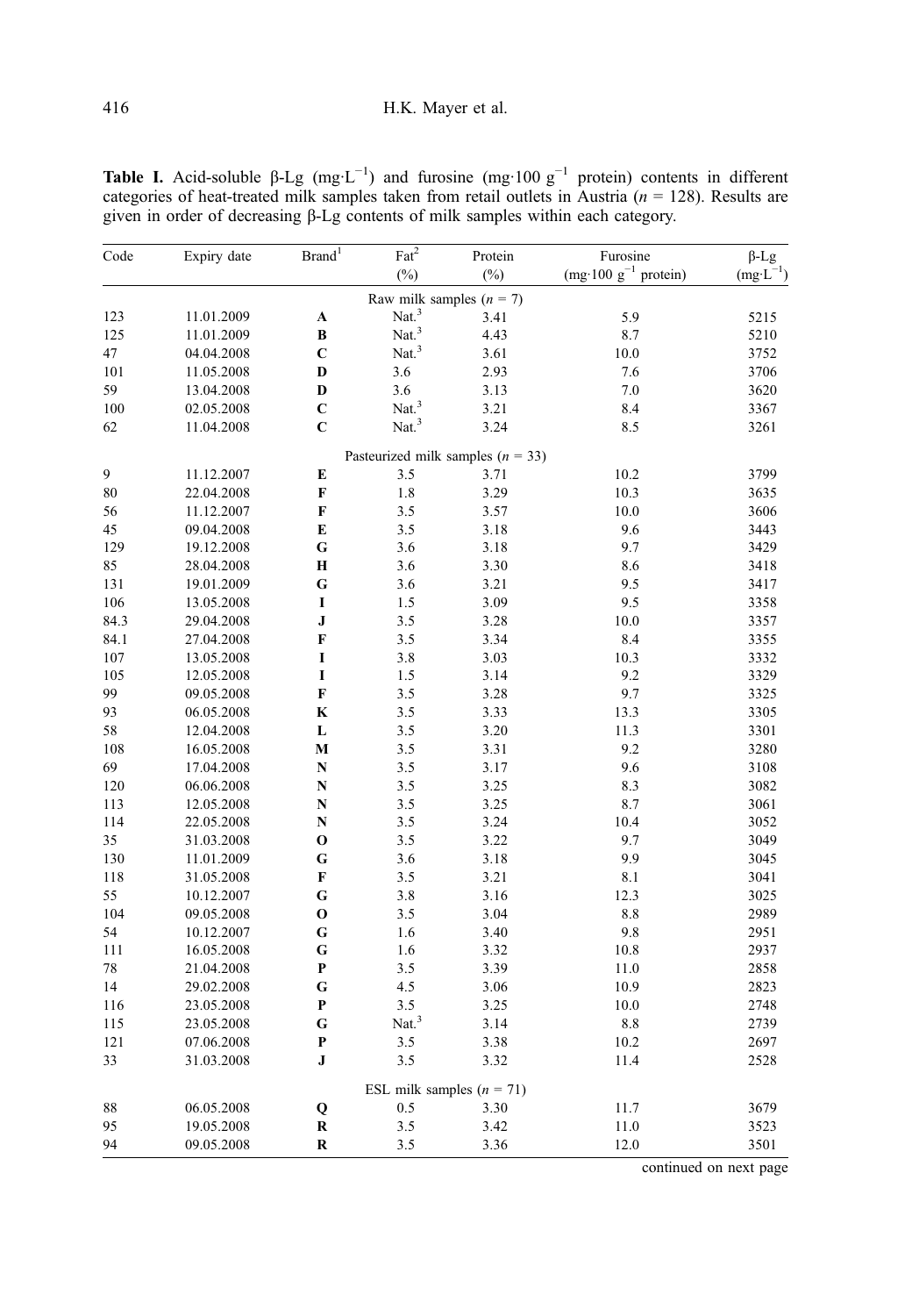| Code           | Expiry date | Brand <sup>1</sup> | $\overline{\text{Fat}^2}$ | Protein | Furosine<br>(mg·100 $g^{-1}$ protein) | $\beta$ -Lg         |
|----------------|-------------|--------------------|---------------------------|---------|---------------------------------------|---------------------|
|                |             |                    | $(\%)$                    | $(\%)$  |                                       | $(mg \cdot L^{-1})$ |
| 87             | 10.05.2008  | Q                  | 3.5                       | 3.39    | 16.3                                  | 3433                |
| 71             | 27.04.2008  | M                  | 3.5                       | 3.31    | 11.3                                  | 3371                |
| 34             | 16.04.2008  | J                  | 1.5                       | 3.58    | 13.3                                  | 3246                |
| 92             | 14.08.2008  | $\bf{R}$           | 3.5                       | 3.42    | 11.5                                  | 3223                |
| 96             | 09.05.2008  | $\bf R$            | 3.5                       | 3.32    | 13.6                                  | 3125                |
| 60             | 23.04.2008  | M                  | 3.5                       | 3.09    | 12.1                                  | 3088                |
| 21             | 20.12.2007  | $\mathbf K$        | 1.5                       | 3.83    | 13.3                                  | 2866                |
| 126            | 25.01.2009  | S                  | 3.5                       | 3.48    | 12.8                                  | 2858                |
| 127            | 29.01.2009  | T                  | 3.5                       | 3.43    | 11.6                                  | 2792                |
| 72             | 01.05.2008  | M                  | 1.5                       | 3.44    | 13.7                                  | 2663                |
| 98             | 21.06.2008  | $\mathbf{U}^4$     | 0.7                       | 3.86    | 37.1                                  | 2653                |
| 23             | 03.12.2007  | M                  | 1.5                       | 3.54    | 15.2                                  | 2541                |
| 79             | 07.05.2008  | M                  | 3.5                       | 3.37    | 15.3                                  | 2533                |
| 7.2            | 10.12.2007  | T                  | 3.5                       | 3.16    | 13.8                                  | 2475                |
| 52             | 25.04.2008  | V                  | 3.5                       | 3.18    | 11.3                                  | 2431                |
| 84.2           | 16.05.2008  | J                  | 1.5                       | 3.25    | 10.2                                  | 2406                |
| 119            | 06.06.2008  | $\bf{s}$           | 3.5                       | 3.18    | 14.0                                  | 2404                |
| 6              | 30.11.2007  | M                  | 3.5                       | 3.24    | 15.9                                  | 2402                |
| 109            | 03.06.2008  | ${\bf J}$          | 1.5                       | 3.47    | 11.8                                  | 2390                |
| 50             | 10.05.2008  | $U^4$              | 0.7                       | 3.90    | 39.4                                  | 2311                |
| 103            | 27.05.2008  | $\bf{P}$           | 3.5                       | 3.33    | 13.1                                  | 2270                |
| $\mathbf{1}$   | 14.12.2007  | W                  | 3.5                       | 3.45    | 15.6                                  | 2259                |
| 26             | 29.11.2007  | $U^4$              | 0.7                       | 4.02    | 29.3                                  | 2245                |
| 102            | 21.05.2008  | X                  | 3.5                       | 3.10    | 15.5                                  | 2180                |
| 17             | 26.12.2007  | ${\bf Y}^4$        | 3.8                       | 3.49    | 26.9                                  | 2025                |
| 81             | 11.06.2008  | $\mathbf{Y}^4$     | 3.8                       | 3.17    | 17.3                                  | 1946                |
| 49             | 08.04.2008  | $\bf{s}$           | 3.5                       | 3.32    | 24.5                                  | 1839                |
| 18             | 11.03.2008  | $\bf{s}$           | 3.5                       | 3.32    | 23.6                                  | 1827                |
| 42             | 07.05.2008  | ${\bf Y}^4$        | 3.8                       | 3.26    | 22.5                                  | 1801                |
| 86             | 02.05.2008  | Z                  | 3.5                       | 3.30    | 40.2                                  | 430                 |
| 12             | 15.03.2008  | G                  | 1.0                       | 3.14    | 50.5                                  | 401                 |
| 20             | 17.03.2008  | $\mathbf{F}^5$     | 1.5                       | 3.28    | 123.9                                 | 387                 |
| 82             | 10.05.2008  | $\mathbf{F}^5$     | 1.5                       | 3.35    | 135.2                                 | 386                 |
| 28             | 16.03.2008  | F                  | 3.5                       | 3.30    | 41.4                                  | 379                 |
| 61             | 26.04.2008  | $\mathbf{F}^5$     | 1.5                       | 3.45    | 140.3                                 | 374                 |
| 73             | 04.05.2008  | F                  | 3.5                       | 3.13    | 40.8                                  | 336                 |
| 16             | 09.12.2007  | F                  | 3.5                       | 3.65    | 40.6                                  | 333                 |
| 124            | 02.02.2009  | M                  | 1.5                       | 3.58    | 81.8                                  | 330                 |
| 13             | 16.03.2008  | G                  | 3.5                       | 3.21    | 49.3                                  | 328                 |
| 44             | 25.04.2008  | G                  | 1.0                       | 3.28    | 50.0                                  | 322                 |
| $\overline{c}$ | 05.12.2007  | G                  | 1.0                       | 3.39    | 47.6                                  | 306                 |
| 122            | 18.01.2009  | G                  | 3.6                       | 3.19    | 49.8                                  | 300                 |
| 110            | 07.06.2008  | G                  | 1.0                       | 3.12    | 52.7                                  | 298                 |
| 112            | 02.06.2008  | G                  | 3.6                       | 3.00    | 53.3                                  | 291                 |
| 134            | 08.02.2009  | G                  | 3.6                       | 3.19    | 45.4                                  | 278                 |
| 31             | 13.12.2007  | $\bf R$            | 0.1                       | 3.8     | 74.7                                  | 260                 |
| 7.1            | 13.12.2007  | V                  | 3.5                       | 3.31    | 75.9                                  | 245                 |
| 51             | 25.04.2008  | $\bf R$            | 0.1                       | 3.67    | 82.4                                  | 240                 |
| 3              | 20.02.2008  | М                  | 1.5                       | 3.74    | 80.2                                  | 239                 |
| 22             | 09.12.2007  | M                  | 3.5                       | 3.39    | 72.0                                  | 234                 |
|                |             |                    |                           |         |                                       |                     |

continued on next page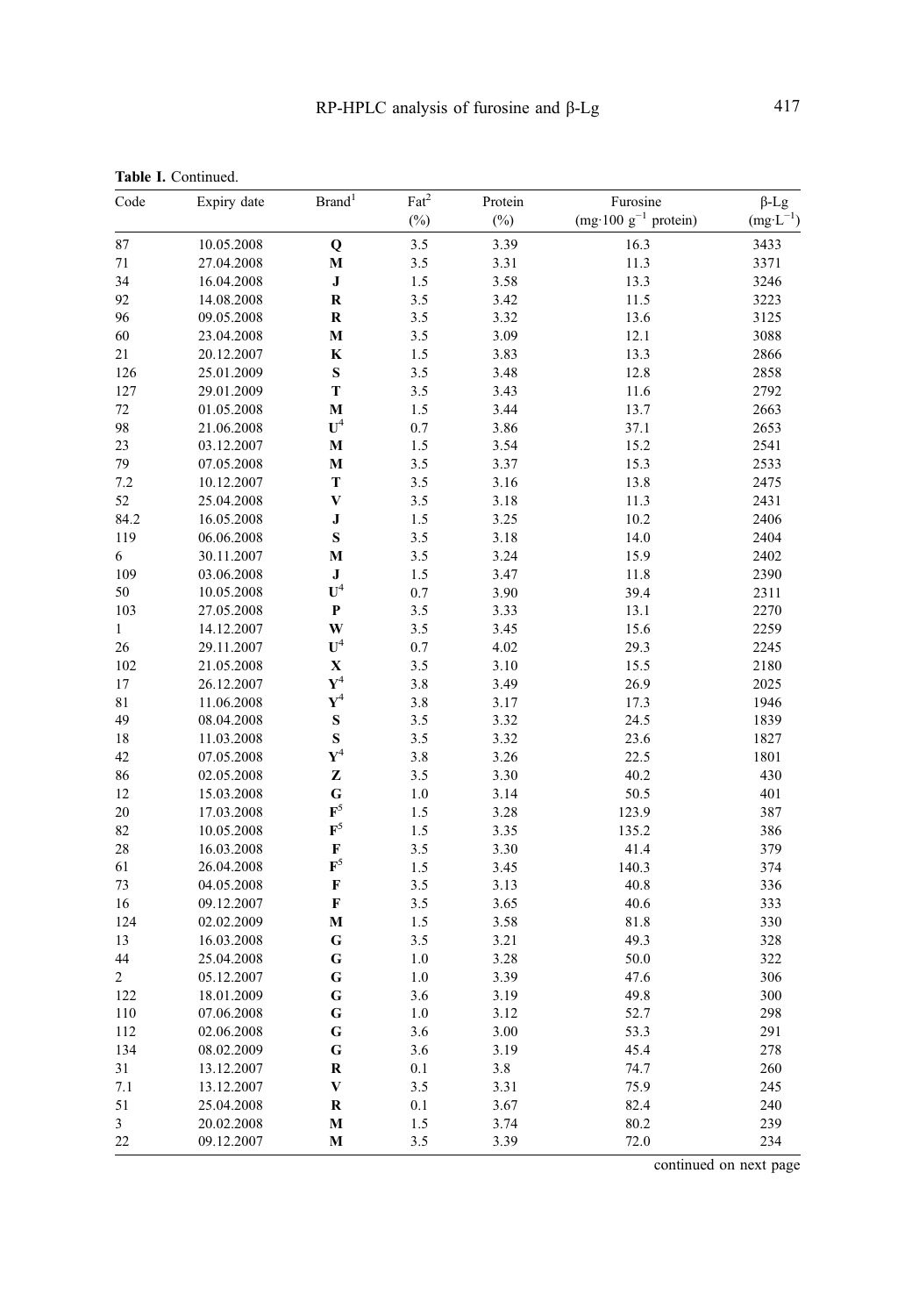| Code           | Expiry date | $\mathrm{Brand}^1$ | $\text{Fact}^2$ | Protein                     | Furosine                  | $\beta$ -Lg         |
|----------------|-------------|--------------------|-----------------|-----------------------------|---------------------------|---------------------|
|                |             |                    | $(\%)$          | $(\%)$                      | (mg·100 $g^{-1}$ protein) | $(mg \cdot L^{-1})$ |
| 83             | 07.05.2008  | $\mathbf M$        | 1.8             | 3.51                        | 100.1                     | 231                 |
| 137            | 25.01.2009  | G                  | 1.0             | 3.27                        | 50.3                      | 230                 |
| 15             | 13.12.2008  | ${\bf J}$          | 1.5             | 3.59                        | 77.9                      | 229                 |
| 132            | 09.01.2009  | G                  | 3.6             | 3.16                        | 48.3                      | 226                 |
| 74             | 03.05.2008  | $\mathbf P$        | 3.5             | 3.17                        | 94.2                      | 226                 |
| 135            | 08.01.2009  | G                  | 1.0             | 2.98                        | 46.9                      | 217                 |
| 25             | 26.03.2008  | $\mathbf M$        | 1.8             | 3.81                        | 62.2                      | 213                 |
| 24             | 18.03.2008  | $\mathbf M$        | 1.8             | 3.66                        | 46.2                      | 212                 |
| 57             | 23.04.2008  | $\mathbf X$        | 3.5             | 3.13                        | 82.0                      | 212                 |
| 11             | 13.03.2008  | $\mathbf{V}$       | 3.5             | 3.02                        | 94.1                      | 211                 |
| 19             | 17.03.2008  | M                  | 0.9             | 3.45                        | 95.1                      | 206                 |
| $\overline{4}$ | 04.12.2007  | M                  | 1.8             | 3.75                        | 82.5                      | 205                 |
| 77             | 08.05.2008  | M                  | 1.8             | 3.58                        | 74.2                      | 204                 |
| 136            | 25.01.2009  | G                  | 1.0             | 3.26                        | 52.4                      | 192                 |
| 133            | 26.01.2009  | G                  | 3.6             | 3.21                        | 40.1                      | 186                 |
| 76             | 06.05.2008  | $\mathbf M$        | 0.9             | 3.42                        | 92.5                      | 184                 |
| 91             | 20.06.2008  | $AA^4$             | 0.1             | 3.79                        | 262.2                     | 160                 |
| 10             | 02.04.2008  | AA <sup>4</sup>    | 0.1             | 4.15                        | 225.5                     | 140                 |
|                |             |                    |                 | UHT milk samples $(n = 17)$ |                           |                     |
| 41             | 18.04.2008  | $\mathbf{M}^5$     | 1.8             | 3.50                        | 284.7                     | 403                 |
| 75             | 14.07.2008  | ${\bf R}$          | 3.5             | 3.39                        | 159.2                     | 344                 |
| 39             | 23.03.2008  | BB                 | 0.1             | 3.64                        | 93.1                      | 256                 |
| 36             | 28.05.2008  | $\mathbf R$        | 0.5             | 3.48                        | 160.3                     | 244                 |
| 48             | 15.03.2008  | E                  | 0.5             | 3.66                        | 151.6                     | 232                 |
| 68             | 10.07.2008  | F                  | 0.5             | 3.30                        | 165.5                     | 221                 |
| 43             | 14.06.2008  | $CC^5$             | 1.5             | 3.44                        | 352.4                     | 220                 |
| 40             | 09.03.2008  | $\mathbf R$        | 3.5             | 3.56                        | 161.3                     | 216                 |
| 66             | 06.06.2008  | BB                 | 3.8             | 3.26                        | 109.1                     | 214                 |
| 38             | 17.05.2008  | DD                 | 1.5             | 3.62                        | 138.9                     | 213                 |
| 117            | 15.07.2008  | ${\bf R}$          | 0.5             | 3.55                        | 168.1                     | 196                 |
| 90             | 14.08.2008  | EE                 | 0.5             | 3.53                        | 137.8                     | 183                 |
| 89             | 28.07.2008  | EE                 | 3.5             | 3.39                        | 181.5                     | 172                 |
| 8              | 02.03.2008  | $\mathbf R$        | 0.5             | 3.21                        | 162.8                     | 170                 |
| 37             | 01.04.2008  | $AA^5$             | 1.5             | 3.32                        | 207.0                     | 166                 |
| 97             | 20.08.2008  | $\mathbf{FF}^5$    | 3.5             | 3.34                        | 471.9                     | 159                 |

67 22.07.2008 FF<sup>5</sup> 3.5 3.20 485.0 158

<span id="page-5-0"></span>Table I. Continued.

<sup>1</sup> Bold values are anonymous designation of products. <sup>2</sup> Fat content according to labelling.<br><sup>3</sup> Natural fat content (min. 3.5%).  $4$  Protein-enriched milk sample.  $5$  Lactose-free milk sample.

Column eluates were monitored at 205 nm using a Waters 2489 UV/VIS Detector interfaced with a PC running Waters Millennium<sup>32</sup> chromatography manager. After flushing the column for 20 min with solvent B [0.1% (v/v) trifluoroacetic acid (TFA) in acetonitrile], the initial conditions were set until a stable baseline was observed  $\sim$  30 min): 64% solvent A  $[0.1\%$  (v/v) TFA in ultra-high quality (UHQ) water] and 36% solvent B. Samples (10 μL) were applied in duplicate onto the column and eluted at 40 °C at a flow rate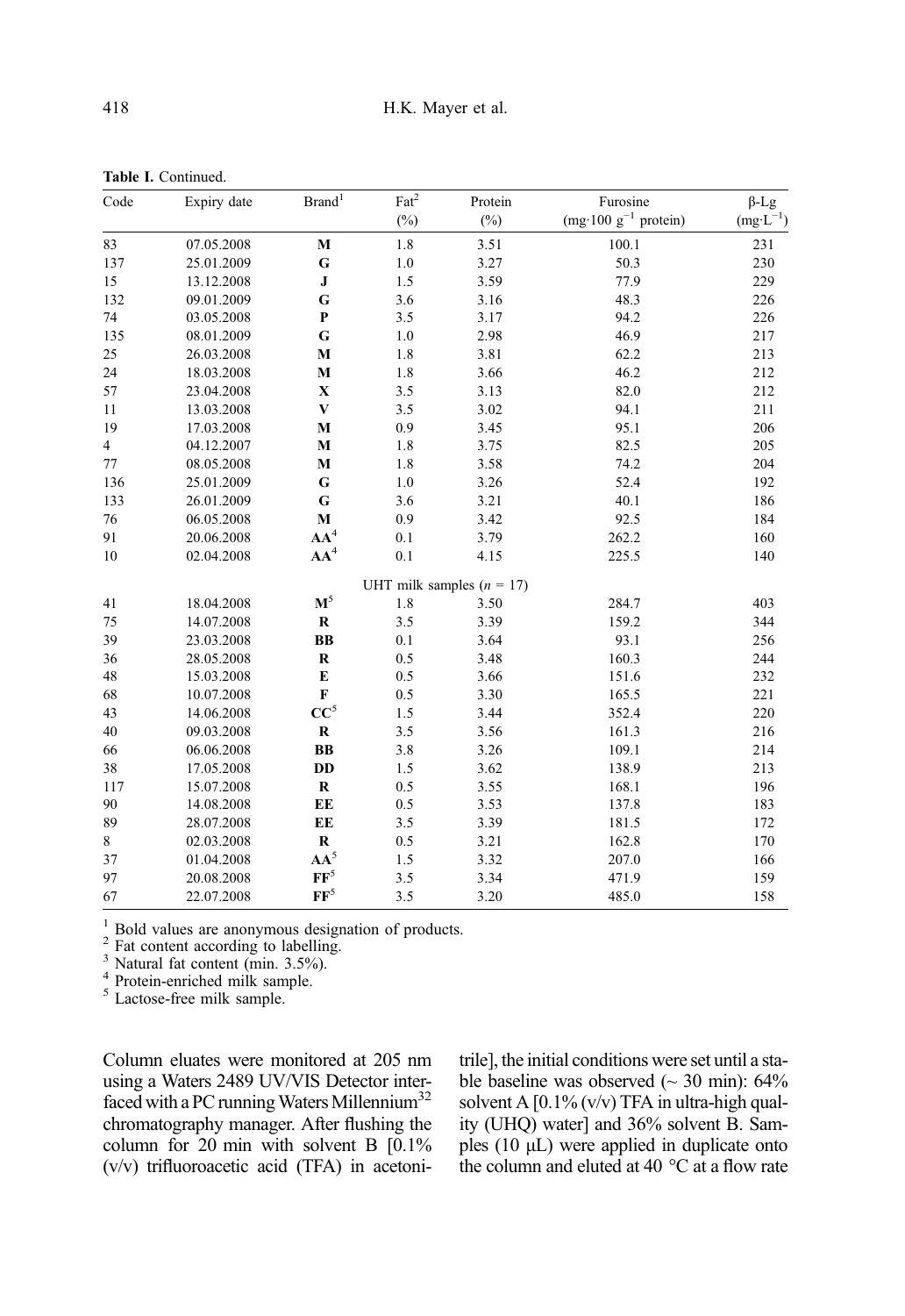of 0.35 mL·min−<sup>1</sup> using the following optimized gradient: from 36% to 50% solvent B linearly over 14 min, increasing to 100% B within 0.5 min, and finally holding at 100% B for 3.5 min. The column was then subsequently returned to the initial conditions within 1 min and equilibrated for 15 min before the next sample injection. β-lactoglobulin with a purity of  $\sim$  90% (Sigma Chemical Co., St. Louis, MO, USA) was used as standard for calibration. Calibration curve (0.2, 0.4, 0.8, 1.6, 2.4, and 3.2 μg·10  $\mu L^{-1}$  injection volume) was obtained by plotting peak area versus microgram of β-Lg. Concentrations of β-Lg were displayed as microgram, which were subsequently converted to the results given in mg· $\tilde{L}^{-1}$  milk ([Tab. I\)](#page-3-0).

# 2.3. RP-HPLC analysis of furosine

Although an IDF standard exists also for the determination of furosine content in milk [\[13](#page-15-0)], an ion-pair RP-HPLC method was developed to analyse furosine  $[\varepsilon-N-$ (2-furoylmethyl)-L-lysine] using the same column as for β-Lg. Sample preparation including acid hydrolysis and cleaning of hydrolysates using solid-phase extraction (SPE) prior to chromatographic separation was performed according to the IDF stan-dard [\[13\]](#page-15-0) with some modifications. Briefly, 2 mL milk sample (UHT milk was diluted 1:4) was hydrolysed in the presence of 6 mL of  $10.6$  mol·L<sup>-1</sup> HCl for 23 h at 110 °C in screw-capped Pyrex tubes (after bubbling with nitrogen for 2 min). The hydrolysate was filtered (Schleicher & Schuell 595½) and applied to SPE to minimize contamination: 0.5 mL of hydrolysate was added to a pre-wetted (5 mL methanol and 10 mL water) Sep-Pak® Vac 3 cc (500 mg)  $C_{18}$  cartridge (Waters); the eluted liquid was discarded, and furosine was then eluted with 3 mL of 3 mol⋅L<sup>-1</sup> HCl. In contrast to the IDF standard procedure [\[13](#page-15-0)], samples were not directly used for HPLC

analyses, but were dried as reported by some authors [\[8](#page-14-0), [16,](#page-15-0) [26](#page-15-0)]. Purified eluates (200 μL) were gently vacuum-dried using a Waters Pico·Tag™ workstation, and dried samples were dissolved in 200 μL of a freshly prepared mixture of water, acetonitrile, and formic acid (94.8:5:0.2) before HPLC analysis. Duplicate sample hydrolysates were used for drying.

The same HPLC equipment and in particular the same HPLC column was used as described for the analysis of β-Lg to avoid the need for recurrent replacement of column and to improve the flexibility of HPLC equipment. Samples were filtered through 0.20 μm Minisart RC 4 filters (Sartorius). Column eluates were monitored at 280 nm using a Waters 2489 UV/VIS Detector. In contrast to other authors [[7,](#page-14-0) [8](#page-14-0), [16](#page-15-0), [26](#page-15-0), [27\]](#page-15-0), two separated mobile phases were used, which were continuously mixed by the used HPLC multisolvent delivery system during isocratic separation of furosine. Solvent A consisted of 0.2% formic acid in 5 mmol⋅ $L^{-1}$  sodium heptane sulphonate (Sigma) solution (prepared from a 50 mmol⋅ $L^{-1}$  stock solution), and solvent B was 100% acetonitrile. After flushing the column for 20 min with solvent B, the initial conditions were set until a stable baseline was observed  $\sim$  30 min): 89% solvent A and  $11\%$  solvent B. Samples  $(20 \mu L)$ were applied onto the column and eluted at 35 °C at a flow rate of 0.35 mL·min<sup>-1</sup> using isocratic conditions. Intervals for sample injections were 20 min, each sample was injected in duplicate. Furosine (NeoMPS PolyPeptide Laboratories Group, Strasbourg, France) was used as standard. Calibration (5, 10, 20, 40, 80, and 160 pmol·20  $μL^{-1}$  injection volume) was performed by plotting peak area versus picomole of furosine. Concentrations of furosine were displayed as picomole, which were subsequently converted to the results given in mg·100 g<sup>-1</sup> protein ([Tab. I](#page-3-0)). As protein results were needed for the calculation, total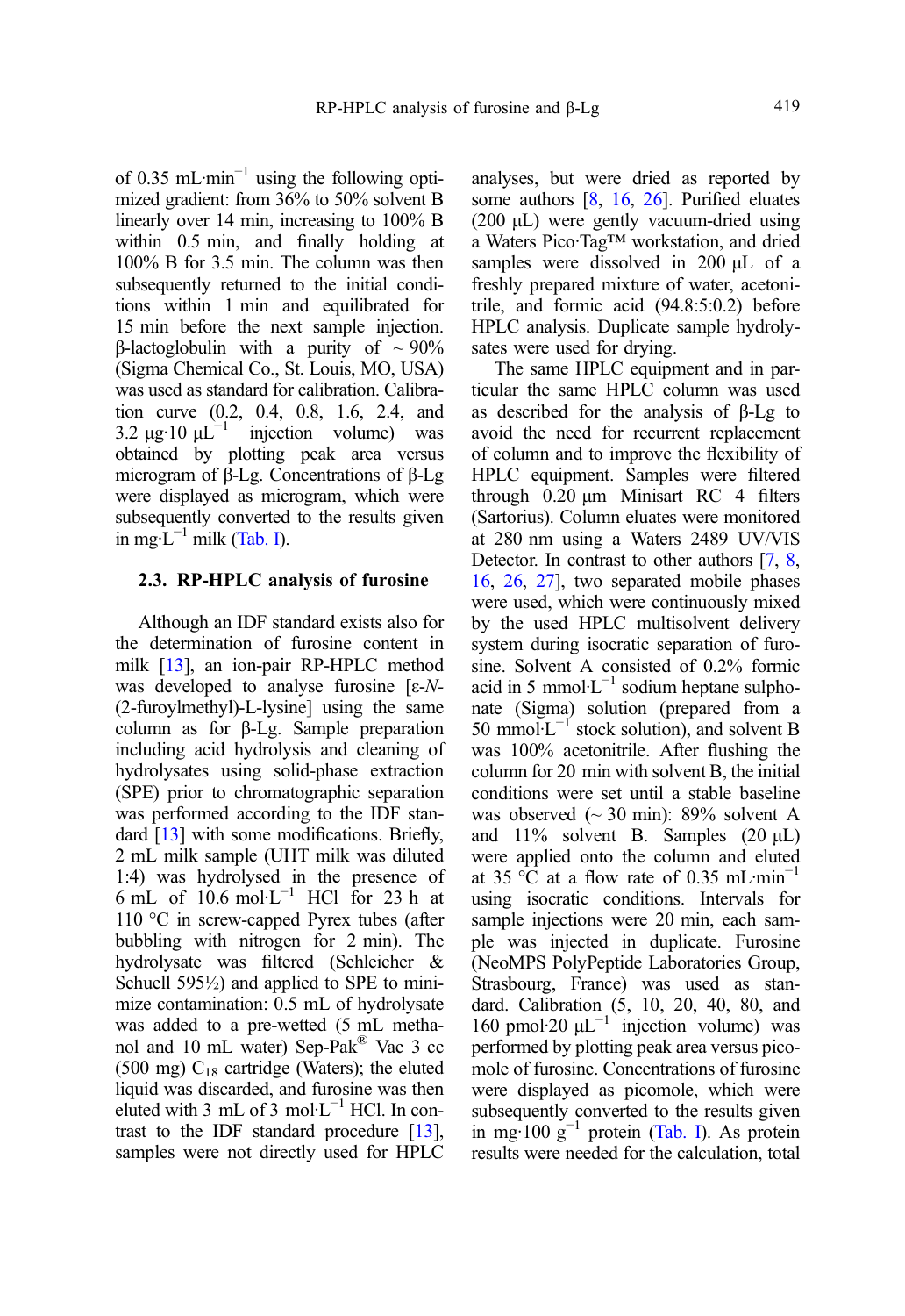nitrogen content of milk samples was determined using the Kjeldahl method after mineralization [\[12\]](#page-15-0).

#### 2.4. SDS-PAGE of milk proteins

Sodium dodecyl sulphate-polyacrylamide gel electrophoresis (SDS-PAGE) was used to analyse total milk proteins as well as acid-soluble whey proteins. Milk samples  $(100 \mu L)$  and acid whey after isoelectric precipitation of casein and denatured whey proteins (100 μL) were directly diluted (1:5) with sample buffer (2% SDS in  $50 \text{ mmol·L}^{-1}$  Tris-HCl buffer, pH 7.2), mixed with 5  $\mu$ L 2.6 mol·L<sup>-1</sup> dithiothreitol (DTT) solution, and heated in a thermoblock for 10 min at 100 °C. After cooling to room temperature, 5 μL DTT solution was added as a reducing agent again. Samples were mixed with  $10\%$  (v/v) bromophenol blue solution (0.1% bromophenol blue and 8.7% glycerol), and proteins were separated by SDS-PAGE (15% T) according to a method described recently [\[19\]](#page-15-0).

# 2.5. Alkaline PAGE of whey proteins

Alkaline PAGE was used to separate acid-soluble whey proteins. Acid whey (see Sect. 2.2) (100 μL) was directly diluted (1:5) with sample buffer (10 mmol⋅L<sup>-1</sup> Tris and  $77$  mmol⋅L<sup>-1</sup> glycine buffer, pH 8.3) and mixed with  $10\%$  (v/v) bromophenol blue solution. Native PAGE (12.5% T) was performed using a dual cooled vertical slab gel electrophoresis unit SE 600 (Hoefer Scientific Instruments, San Francisco, CA, USA) as reported recently [\[19](#page-15-0)].

#### 3. RESULTS AND DISCUSSION

# 3.1. Electrophoresis of milk proteins

In this study, electrophoresis of milk proteins was performed as a rapid and reliable screening technique to assess the heat load of milk and to distinguish different categories of heat-treated milk samples. The electrophoretic separation of the total milk proteins obtained by SDS-PAGE analysis of ESL milk samples was just to confirm that all milk samples analysed had almost the same electrophoretic pattern. After cooking milk samples (for 10 min at 100 °C) in the presence of SDS and DTT, intense casein bands, strong β-Lg, and weak α-La bands were detected in all samples, irrespective of the heating processes during manufacturing (results not shown). However, SDS-PAGE patterns of the acid whey of ESL milk samples showed distinct differences between individual samples. Since precipitated casein (including also the heat-denatured whey proteins) had been removed by centrifugation, acid whey showed just the acid-soluble whey proteins soluble at pH 4.6 (results not shown). In accordance with the results obtained by SDS-PAGE, the separation of non-denatured whey proteins by alkaline PAGE demonstrated even more clearly the differences between samples ([Fig. 1\)](#page-8-0). [Figure 1](#page-8-0) shows the electrophoretic patterns of selected milk samples from different categories of heat treatment (raw, pasteurized, ESL, and UHT milk). It is obvious that band intensity of acid-soluble whey proteins decreased corresponding to an increased heat load of milk samples analysed (from raw milk to UHT milk). The main whey proteins involved are in order of decreasing heat stability:  $\alpha$ -La > β-Lg > BSA > immunoglobulins  $[1, 4, 17]$  $[1, 4, 17]$  $[1, 4, 17]$  $[1, 4, 17]$  $[1, 4, 17]$  $[1, 4, 17]$ . Thus, depending on heat stability of whey proteins, individual whey protein fractions decrease as a consequence of heating processes and can be used as a reliable tool to study the heat load of commercial milk samples. All the more, considering the fact that costs for acetonitrile needed for HPLC analyses of acid-soluble β-Lg and furosine have tremendously increased during last months, electrophoresis proved to be a high-throughput, costeffective, and reliable screening method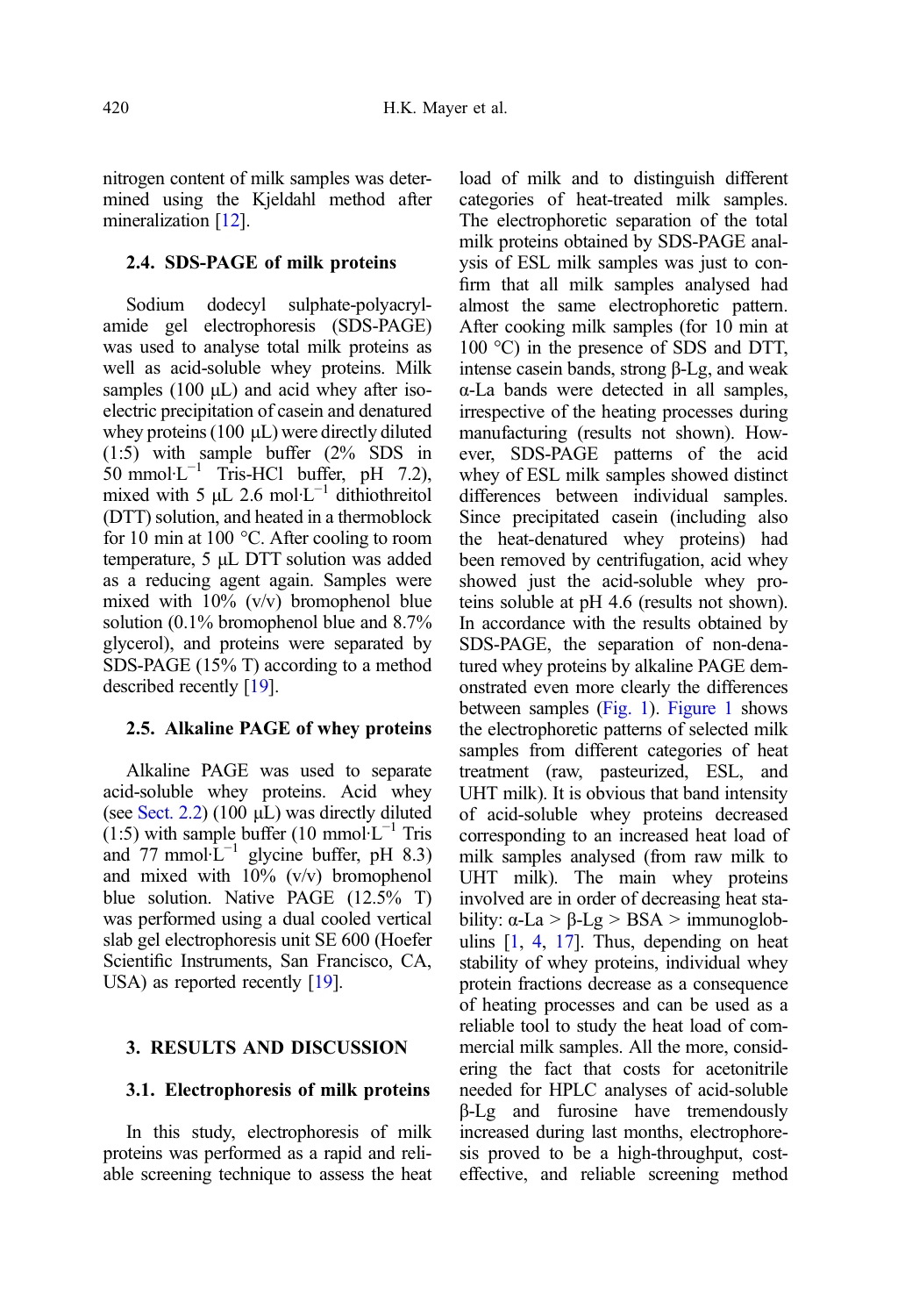<span id="page-8-0"></span>

Figure 1. Alkaline polyacrylamide gel electrophoresis of whey protein fractions soluble at pH 4.6 from different categories of heat-treated milk: raw milk (125), pasteurized milk (129 and 130), lowheated (88, 96, 98, 81, and 42) and high-heated (86, 124, and 132) ESL milk, and UHT milk (41, 89, and 37) samples. Ig (immunoglobulins), BSA (bovine serum albumin),  $\alpha$ -lactalbumin ( $\alpha$ -La), and β-lactoglobulin (β-Lg) were separated depending on their negative charge.

to differentiate between low-heated and high-heated ESL milk.

# 3.2. RP-HPLC analysis of acid-soluble β-lactoglobulin in milk samples

As electrophoretic patterns of acidsoluble whey proteins were used just for screening purposes, an HPLC method for the quantitative determination of acidsoluble β-Lg was established. [Figure 2](#page-9-0) shows the RP-HPLC chromatogram of a standard mixture of α-La and β-Lg using a Symmetry 300<sup>TM</sup> C<sub>18</sub> column (Waters), which enabled an acceptable resolution of whey proteins within 22 min superior to that reported in the IDF standard procedure [[14](#page-15-0)]. Linearity of calibration was appropriate  $(R^{2} = 0.999)$  in the range of 0.2–3.2 µg, corresponding directly to the range of most analysed sample contents (200–3200 mg·L−<sup>1</sup> milk). The precision of the entire procedure including sample preparation and RP-HPLC analysis (same day) was evaluated on milk samples having low and high β-Lg contents. The relative standard deviation (RSD) was 1.91% obtained on a UHT milk sample with an average β-Lg content of  $339.9 \pm 6.5$  mg·L<sup>-1</sup> milk, and 0.26% on an ESL milk sample  $(2397.8 \pm 6.2 \text{ mg} \cdot \text{L}^{-1})$  $(n = 8)$ . Results of all milk samples analysed are given in [Table I](#page-3-0). The obvious difference between ESL milk samples of good and poor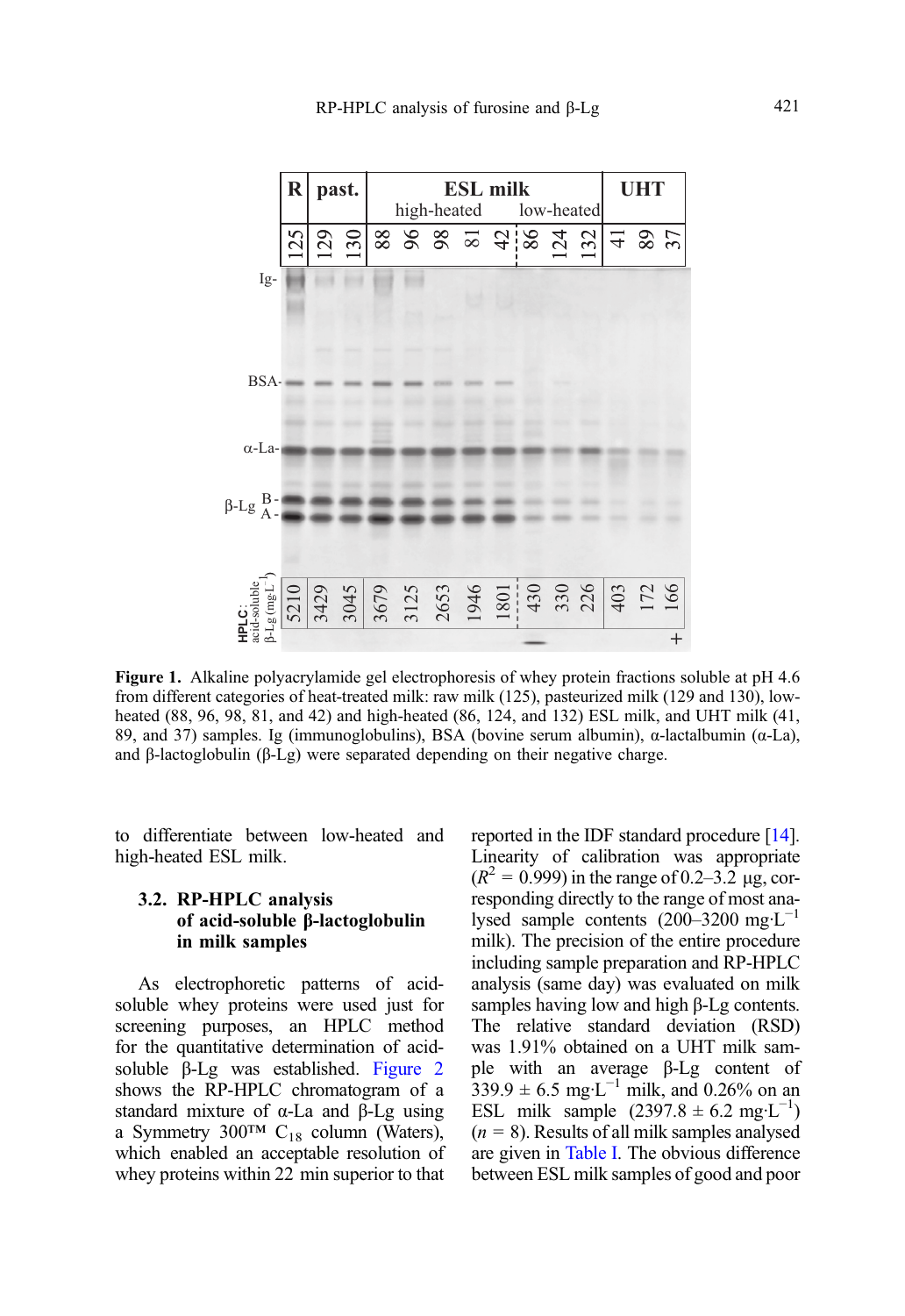<span id="page-9-0"></span>

Figure 2. RP-HPLC chromatograms of a standard mixture of  $α$ -lactalbumin (0.8 μg) and β-lactoglobulin (1.6 μg) per 10 μL injection volume each (a), and of acid-soluble whey proteins in low-heated (b) and high-heated (c) ESL milk samples, having native β-Lg contents of 2792 and 260 mg·L−<sup>1</sup> milk, respectively (Nos. 127 and 31).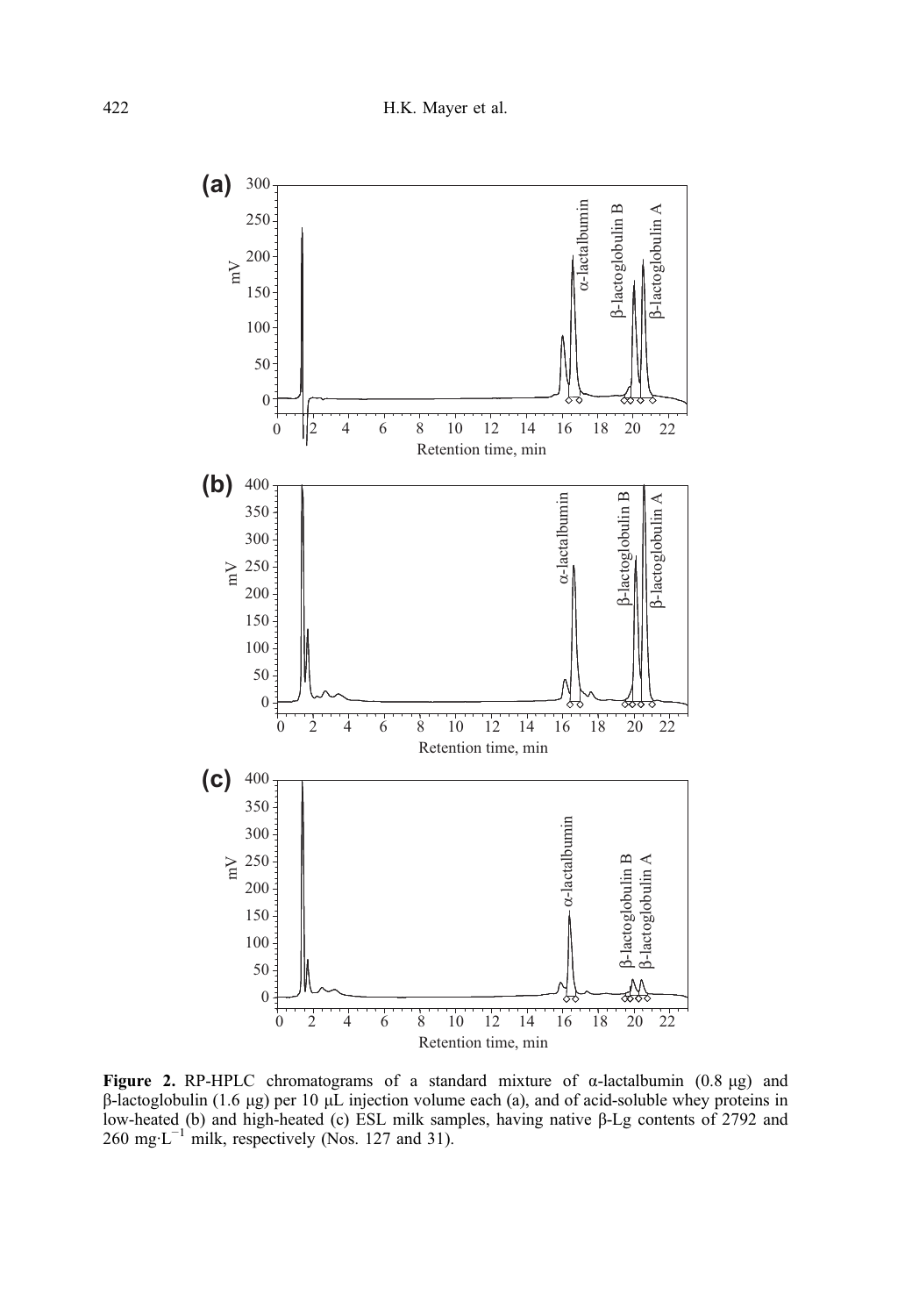quality is demonstrated in [Figure 2](#page-9-0). Compared to the results obtained by other authors [[14](#page-15-0), [21](#page-15-0)], a faster separation and a much more stable baseline were the most striking advantages of the HPLC column used in the present study.

# 3.3. RP-HPLC analysis of furosine in milk samples

A specific "Furosine dedicated" RP-HPLC  $C_8$  column had been proposed by the FIL/IDF standard [\[13\]](#page-15-0), whereas different types of  $C_{18}$  columns were reported for RP-HPLC by other authors [[7](#page-14-0), [8](#page-14-0), [16,](#page-15-0) [23](#page-15-0), [26](#page-15-0), [27\]](#page-15-0). However, as furosine and β-Lg contents of many milk samples were to be analysed in alternating series, an effort was made to develop an RP-HPLC method for the analysis of furosine using the same column as for β-Lg, to avoid recurrent replacement of column during this study. [Figure 3](#page-11-0) shows the chromatogram of a furosine standard using a Symmetry  $300^{TM}$  C<sub>18</sub> column (Waters), which enabled an excellent separation of furosine within 8 min superior to that reported in the IDF standard procedure within 22 min [\[13\]](#page-15-0), and comparable to that of other authors [\[8,](#page-14-0) [16](#page-15-0), [26](#page-15-0)]. However, in contrast to all available reports [[7](#page-14-0), [8,](#page-14-0) [16](#page-15-0), [26](#page-15-0), [27\]](#page-15-0), two separated mobile phases were used, which were continuously mixed by the used HPLC multisolvent delivery system during isocratic separation of furosine. Continuous mixing of two separated solvents (solvent A was 0.2% formic acid in 5 mmol· $L^{-1}$  sodium heptane sulphonate and solvent B was 100% acetonitrile) was of utmost importance to get a stable baseline, a proper resolution, and constant retention time of furosine peaks in different samples.

Linearity of regression line was appropriate ( $R^2$  = 0.999) in the range of 5–160 pmol. Precision of the entire procedure  $(n = 32)$ including acid hydrolysis ( $n = 4$ ), Sep-Pak<sup>®</sup> purification  $(n = 2)$ , vacuum-drying in Pico·Tag<sup>TM</sup> workstation  $(n = 2)$ , and RP-HPLC analysis (two injections each) was evaluated on an ESL milk sample with an average furosine content of  $49.87 \pm 0.55$  mg·100 g<sup>-1</sup> protein (RSD was 1.10%). Results of all milk samples analysed are given in [Table I.](#page-3-0) The substantial difference between ESL milk samples of good and poor quality is shown in [Figure 3.](#page-11-0)

# 3.4. Comparison of acid-soluble β-Lg and furosine contents in ESL milk samples

Acid-soluble β-Lg and furosine contents of all milk samples from different categories of heat treatment (raw, pasteurized, ESL, and UHT milk) analysed in this study are listed in [Table I.](#page-3-0) Results were given in order of decreasing β-Lg contents of milk samples within each category, mean values for each category are compiled in [Figure 4](#page-12-0). As expected, pasteurized milk samples had high  $β$ -Lg (mean value = 3177 ± 288 mg·L<sup>-1</sup>) and low furosine (9.9  $\pm$  1.3 mg·100 g<sup>-1</sup> protein) contents, whereas UHT milk conversely showed very low β-Lg (226  $\pm$  67 mg·L<sup>-1</sup>) and high furosine (204 ± 124 mg·100 g<sup>-1</sup> protein) contents. Surprisingly, ESL milk samples had to be divided into two separate groups: ESL milk of good quality (45% of analysed samples) showed acid-soluble  $β$ -Lg contents > 1800 mg⋅L<sup>-1</sup> and furosine contents < 40 mg·100  $g^{-1}$  protein, whereas ESL milk of poor quality had low acidsoluble β-Lg ( $\leq 500 \text{ mg} \cdot \text{L}^{-1}$ ) and high furosine contents (> 40 mg·100 g<sup>-1</sup> protein), which was comparable to the excessive heat load of UHT milk [\(Fig. 4\)](#page-12-0). This remarkable bisection of ESL milk samples can be seen even more clearly in [Figure 5](#page-12-0), where β-Lg contents of all analysed milk samples were plotted against furosine contents  $(R^2 = 0.856)$ . Raw milk, pasteurized, and ESL milk samples of good quality were clustered on top and on the left side (having low furosine and high β-Lg contents), whereas ESL milk samples of poor quality and UHT milk samples were grouped on the bottom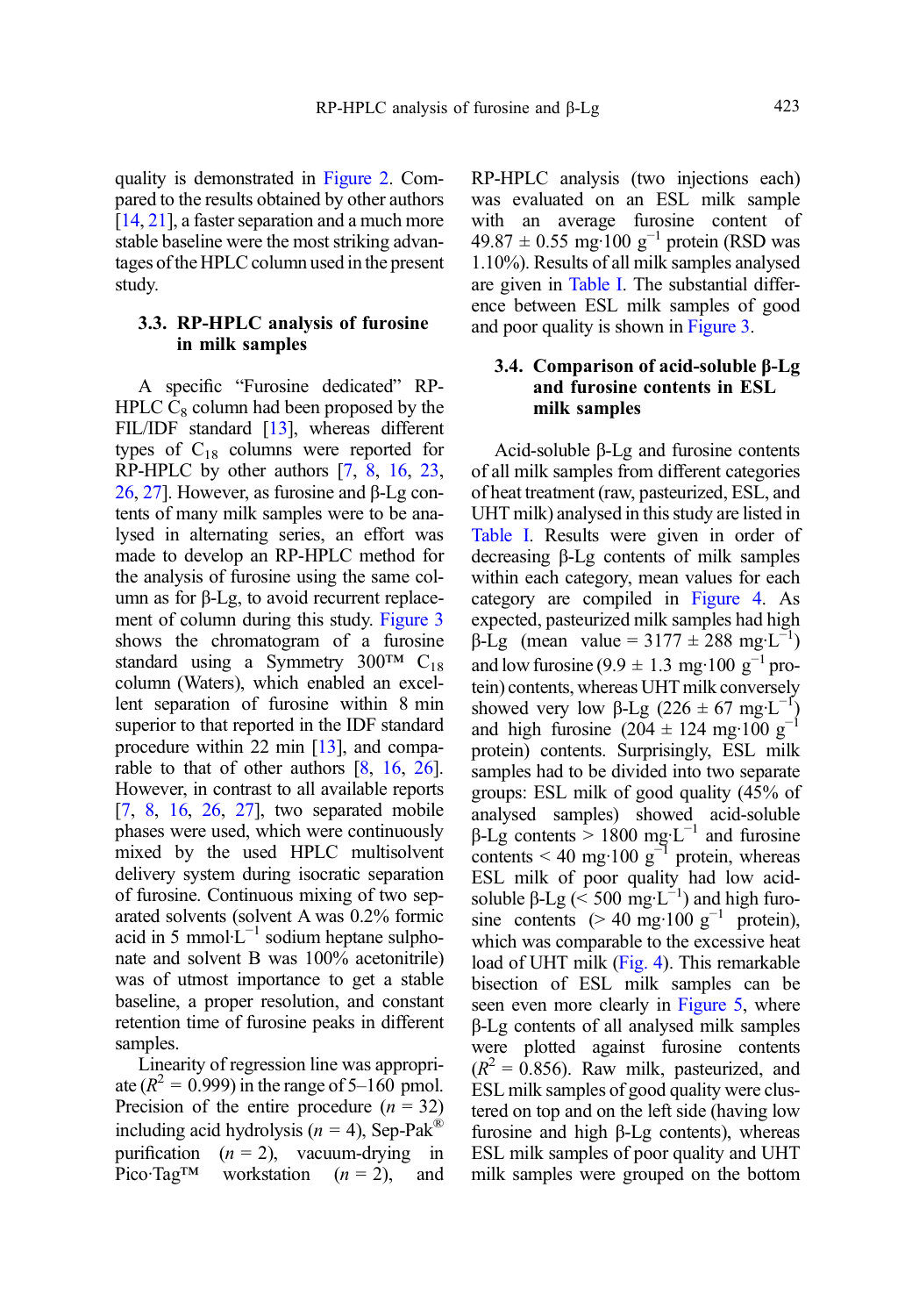<span id="page-11-0"></span>

Figure 3. RP-HPLC chromatograms of a furosine standard with 80 pmol per 20 μL injection volume (a), and of furosine in low-heated (b) and high-heated (c) ESL milk samples, having furosine contents of 11.6 and 74.7 mg·100  $g^{-1}$  protein, respectively (Nos. 127 and 31).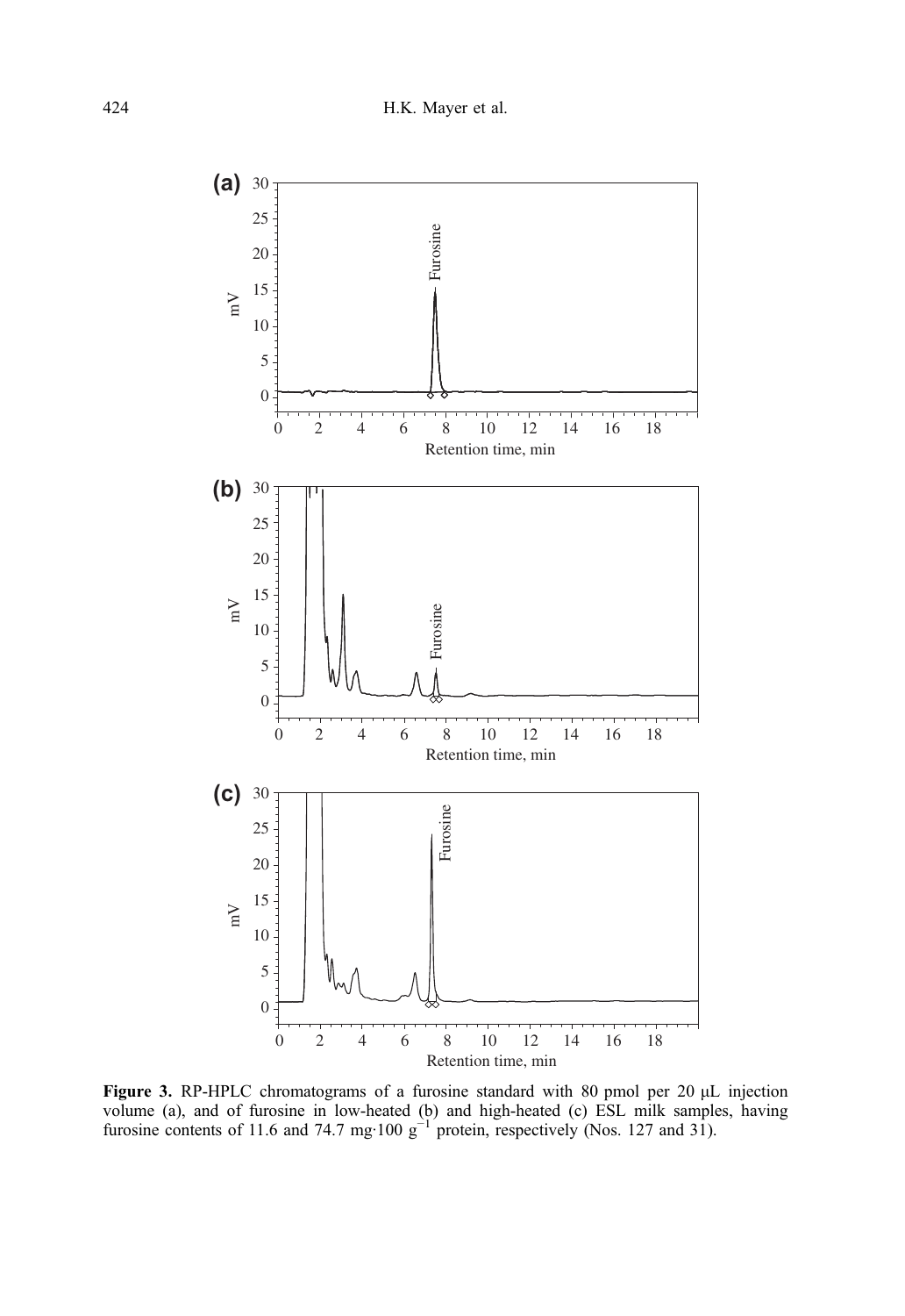<span id="page-12-0"></span>

Figure 4. Mean values ( $\pm$  SD) for acid-soluble β-Lg (mg·L<sup>-1</sup>) and furosine (mg·100 g<sup>-1</sup> protein) contents in different categories of heat-treated milk samples taken from retail outlets in Austria ( $n = 128$ ).



Figure 5. Relationship between acid-soluble β-Lg (mg·L<sup>-1</sup>) and furosine (mg·100 g<sup>-1</sup> protein) contents of milk samples taken from retail outlets in Austria ( $n = 128$ ).

and on the right side of the graph (showing high furosine and lowβ-Lg contents). As protein-enriched and lactose-free milk samples partly did not fit the curve as perfect as the other samples, they were omitted to get a logarithmic relationship with an improved regression coefficient ( $R^2 = 0.915$ ).

[Figure 6](#page-13-0) shows the relative distribution of acid-soluble β-Lg and furosine contents of all ESL milk samples analysed in this study ( $n = 71$ ). ESL milk samples of good quality ( $\beta$ -Lg > 1800 mg·L<sup>-1</sup>; 45%) were subdivided into four groups, taking into account some additional limits of 2000, 2500, and 3000 mg·L<sup>-1</sup>. A minimum content of 2000 mg· $L^{-1}$  had been proposed for high-pasteurized milk [[3](#page-14-0), [4\]](#page-14-0), whereas 1800 mg·L−<sup>1</sup> was discussed as threshold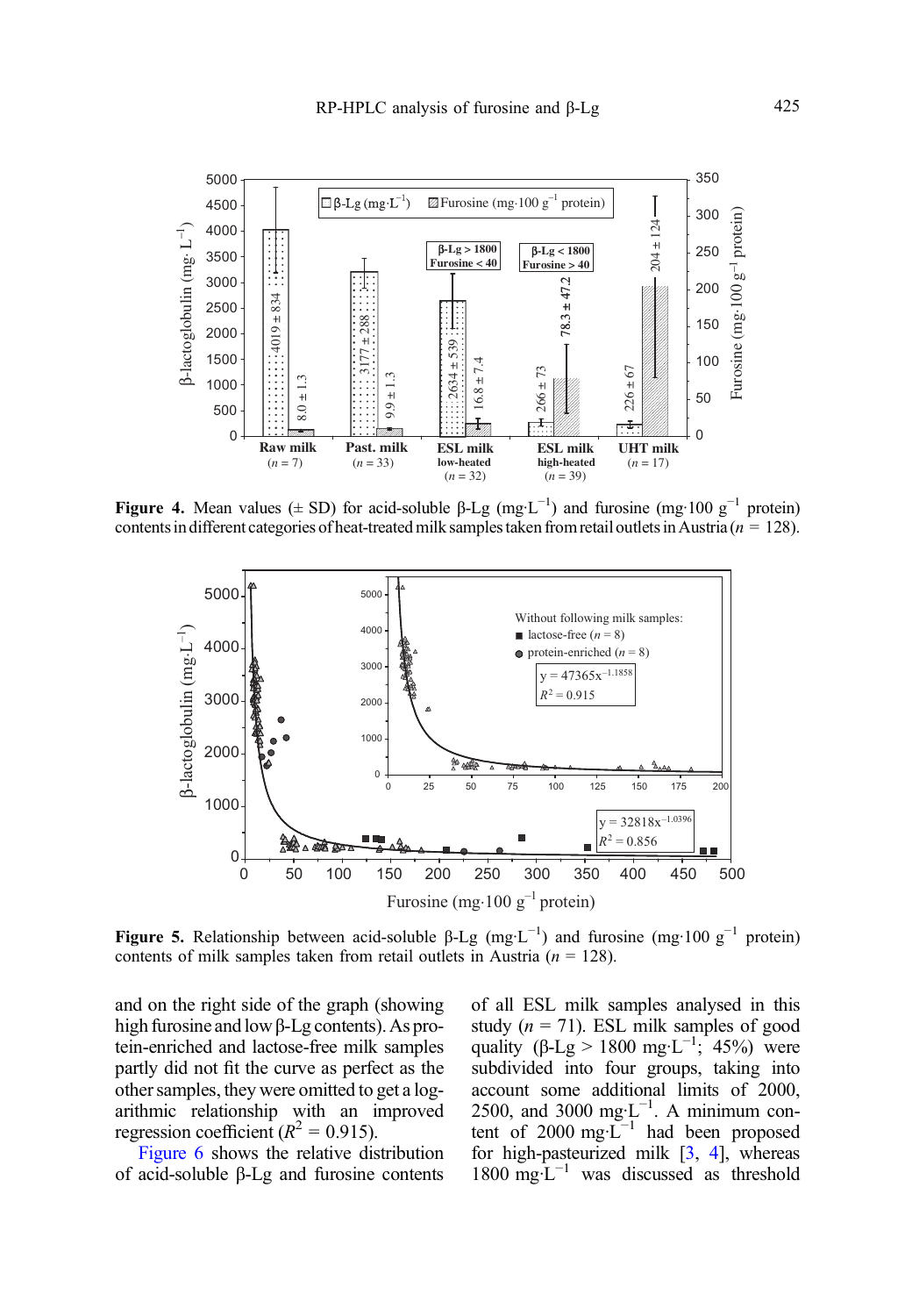<span id="page-13-0"></span>

**Figure 6.** Relative distribution of acid-soluble β-Lg (mg·L<sup>-1</sup>) and furosine (mg·100  $g^{-1}$  protein) contents in ESL milk samples taken from retail outlets in Austria  $(n = 71)$ .

level in Austria and in some other European countries due to the lack of obligatory limits regarding the heat load of ESL milk [\[9](#page-14-0), [15\]](#page-15-0). As there were only four samples (5%) between these two suggested limits ([Tab. I](#page-3-0) and Fig. 6), both would be appropriate as obligatory limits to control the heat load of ESL milk samples by regulatory authorities.

The relative distribution of furosine contents of all ESL milk samples reflected the above-mentioned remarkable bisection of ESL milk samples of different quality in a very similar manner (Fig. 6). ESL milk samples of good quality (furosine  $<$  40 mg·100 g<sup>-1</sup> protein; 45%) were also subdivided into four groups, taking into account the additional limits of 20, 15, and 12 mg·100 g<sup>-1</sup> protein. Although a furosine content of  $20 \text{ mg}\cdot 100 \text{ g}^{-1}$  protein had been suggested as upper limit for high pasteuriza-tion [[3,](#page-14-0) [4](#page-14-0)], a limit of 40 mg·100 g<sup>-1</sup> was defined in this study, because of the acid-soluble β-Lg contents of the respective ESL milk samples of good quality. Nevertheless, the reported upper furosine limit of  $20 \text{ mg} \cdot 100 \text{ g}^{-1}$  protein for high pasteurization would very nicely fit to the results obtained in the present study, because there were only seven ESL milk samples in between 20 and 40 mg·100  $g^{-1}$  protein. Moreover, five samples thereof were protein-enriched ESL milk, and only two samples (Nos. 49 and 18) had furosine contents of 24.5 and 23.6 mg·100  $g^{-1}$  protein, respectively [\(Tab. I\)](#page-3-0). Correspondingly, acid-soluble β-Lg contents were also very low in these two samples (1827 and 1801 mg·L<sup>-1</sup>).

Obviously, ESL milk samples of poor quality had been manufactured using an indirect UHT process that had been reported to be cheaper (regarding investment and production costs) and more energy-efficient compared to the direct UHT heating techniques using injection or infusion systems. On the other hand, directly UHT-treated ESL milk suffers less heat damage than indirectly heated milk and can therefore be used in the production of ESL milk as an alternative to modern microfiltration techniques [[10,](#page-14-0) [15,](#page-15-0) [18](#page-15-0), [24,](#page-15-0) [25](#page-15-0)].

#### 4. CONCLUSIONS

As ESL milk has shown a dramatic increase in Austria recently, and has been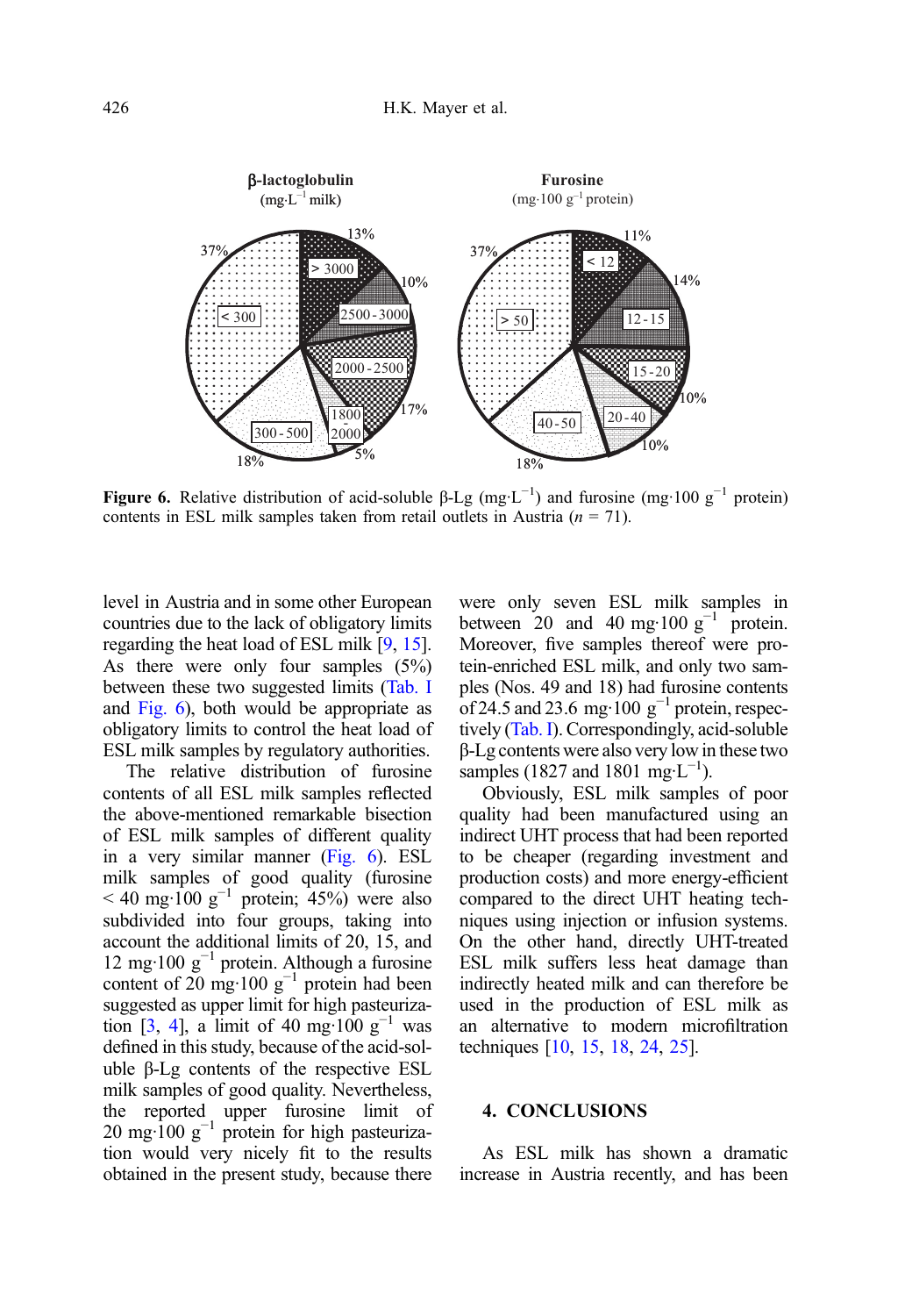<span id="page-14-0"></span>widely accepted in many other European countries (e.g. Germany) in the meantime, the nutritional and organoleptic quality of this new category of liquid milk has to be controlled in the future. Since dairy companies are obviously not aware of the negative effects caused by an overheating of liquid milk, there is an urgent need for establishing obligatory threshold levels (limits) for ESL milk regarding TTIs (e.g. acid-soluble β-Lg, furosine, and lactulose). In any case, ESL milk should represent a milk product with taste and nutritional quality similar to pasteurized milk, but show the obvious benefits of longer shelf life. However, it must not be as highly heat-treated as UHT milk to fulfil the consumer's expectations regarding nutritional quality of this upcoming product. In striking contrast to these requirements, the present study showed that 55% of the analysed ESL milk samples had low acid-soluble  $\beta$ -Lg (< 500 mg·L<sup>-1</sup>) and high furosine contents (> 40 mg·100 g<sup>-1</sup> protein), which was comparable to the excessive heat load of UHT milk. Thus, there is an urgent need for an EU regulation to define obligatory limits for the tolerable heat load of ESL milk, which should be checked by regulatory authorities as soon as possible. In conclusion, results of the present study strongly support the proposed furosine content of 20 mg·100 g<sup>-1</sup> protein as an upper heating limit for high-pasteurized ESL milk in general [3, 4, 6], whereas a higher limit of 40 mg·100 g<sup>-1</sup> protein must be accepted for protein-enriched ESL milks. Nevertheless, acid-soluble β-Lg proved to be the more robust heat indicator for the assessment of heat load of unknown ESL milk samples, and the suggested β-Lg content of 1800 mg·L−<sup>1</sup> (or maybe  $2000 \text{ mg} \cdot L^{-1}$ ) milk is therefore highly recommended as an upper heating limit for high-pasteurized ESL milk. Hereby, electrophoresis of whey proteins and HPLC of acid-soluble β-Lg and furosine offer highthroughput, cost-effective, and reliable tools to evaluate and control the heat load of ESL

milk to minimize the loss of nutritional quality of milk with ESL in future.

Acknowledgement: The technical assistance of Mrs. Iris Biedermann with the electrophoretic studies is gratefully acknowledged.

# **REFERENCES**

- [1] Anema S.G., Lloyd R.J., Analysis of whey protein denaturation: A comparative study of alternative methods, Milchwissenschaft 54 (1999) 206–210.
- [2] Cattaneo S., Masotti F., Pellegrino L., Effects of overprocessing on heat damage of UHT-milk, Eur. Food Res. Technol. 226 (2008) 1099–1106.
- [3] Claeys W.L., Smout C., Van Loey A.M., Hendrickx M.E., From time integrator kinetics to time temperature integrator tolerance levels: heat-treated milk, Biotechnol. Prog. 20 (2004) 1–12.
- [4] Claeys W.L., Van Loey A.M., Hendrickx M.E., Intrinsic time temperature integrators for heat treatment of milk, Trends Food Sci. Technol. 13 (2002) 293–311.
- [5] Claeys W.L., Van Loey A.M., Hendrickx M.E., Kinetics of hydroxymethylfurfural, lactulose and furosine formation in milk with different fat content, J. Dairy Res. 70 (2003) 85–90.
- [6] Clawin-Rädecker I., Kiesner C., Martin D., Furosine and ribonucleosides: indicators for the heat treatment of milk, Milchwissenschaft 55 (2000) 679–682.
- [7] Delgado T., Corzo N., Santa-Amria G., Jimeno M.N., Olano A., Determination of furosine in milk samples by ion-pair reversed-phase liquid chromatography, Chromatographia 33 (1992) 374–376.
- [8] Delgado-Andrade C., Rufián-Henares J.A., Morales F.J., Lysine availability is diminished in commercial fibre-enriched breakfast cereals, Food Chem. 100 (2007) 725–731.
- [9] Dyck B., Neue Marktchancen durch ESL-Technologie, Dt. Molk. Ztg. (dmz) 20 (2004) 22–25.
- [10] Elliott A.J., Datta N., Amenu B., Deeth H.C., Heat-induced and other chemical changes in commercial UHT milks, J. Dairy Res. 72 (2005) 442–446.